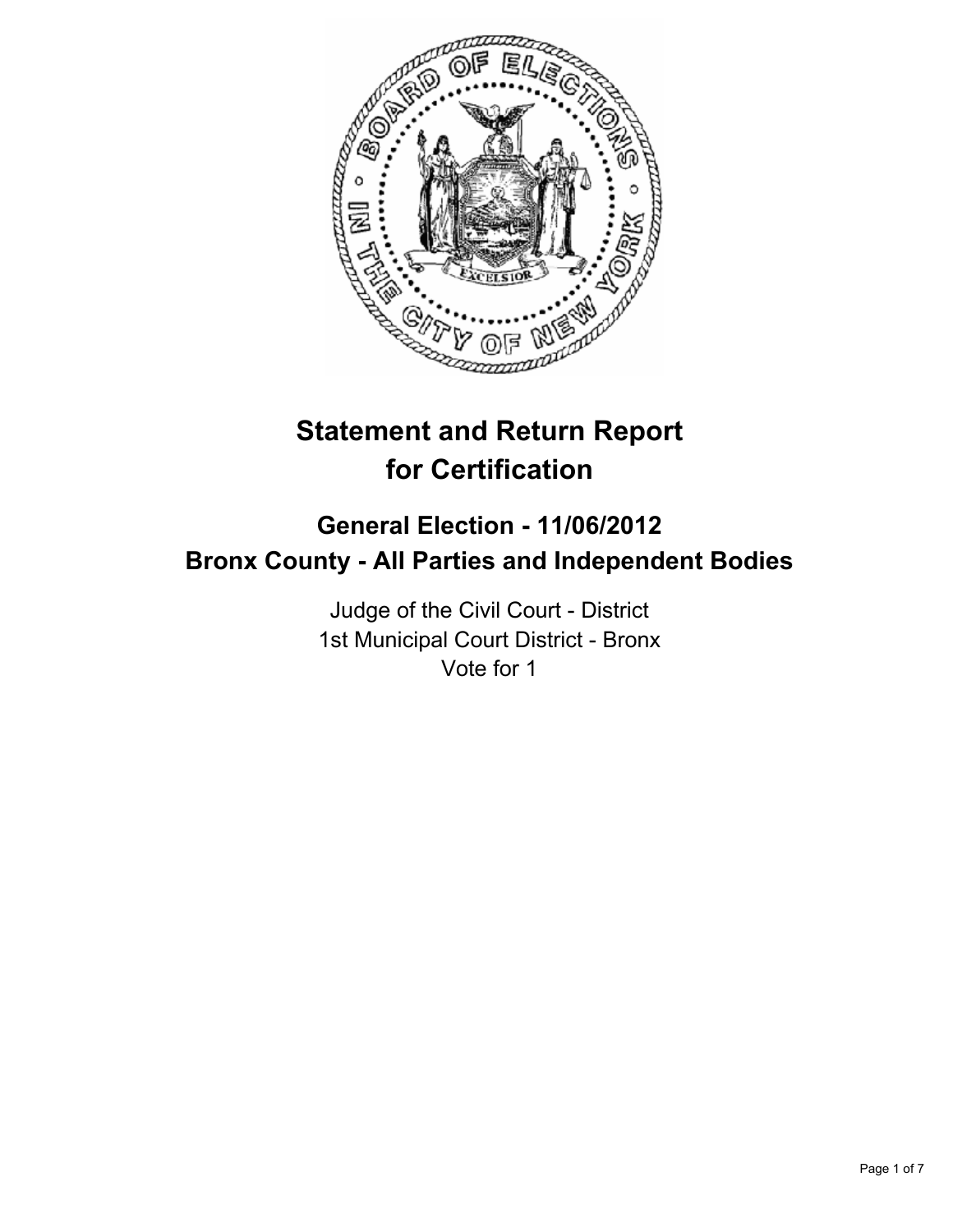

| PUBLIC COUNTER                                           | 1,092       |
|----------------------------------------------------------|-------------|
| <b>EMERGENCY</b>                                         | 0           |
| ABSENTEE/MILITARY                                        | 28          |
| FEDERAL                                                  | 8           |
| SPECIAL PRESIDENTIAL                                     | $\mathbf 0$ |
| AFFIDAVIT                                                | 117         |
| <b>Total Ballots</b>                                     | 1,245       |
| Less - Inapplicable Federal/Special Presidential Ballots | (8)         |
| <b>Total Applicable Ballots</b>                          | 1,237       |
| LLINET ROSADO (DEMOCRATIC)                               | 881         |
| HARRY HERTZBERG (REPUBLICAN)                             | 128         |
| HARRY HERTZBERG (CONSERVATIVE)                           | 31          |
| <b>Total Votes</b>                                       | 1,040       |
| Unrecorded                                               | 197         |

| <b>PUBLIC COUNTER</b>                                    | 6,866 |
|----------------------------------------------------------|-------|
| <b>EMERGENCY</b>                                         | 0     |
| ABSENTEE/MILITARY                                        | 81    |
| <b>FEDERAL</b>                                           | 13    |
| <b>SPECIAL PRESIDENTIAL</b>                              | 0     |
| AFFIDAVIT                                                | 1,013 |
| <b>Total Ballots</b>                                     | 7,973 |
| Less - Inapplicable Federal/Special Presidential Ballots | (13)  |
| <b>Total Applicable Ballots</b>                          | 7,960 |
| LLINET ROSADO (DEMOCRATIC)                               | 6,456 |
| HARRY HERTZBERG (REPUBLICAN)                             | 133   |
| HARRY HERTZBERG (CONSERVATIVE)                           | 57    |
| <b>Total Votes</b>                                       | 6,646 |
| Unrecorded                                               | 1,314 |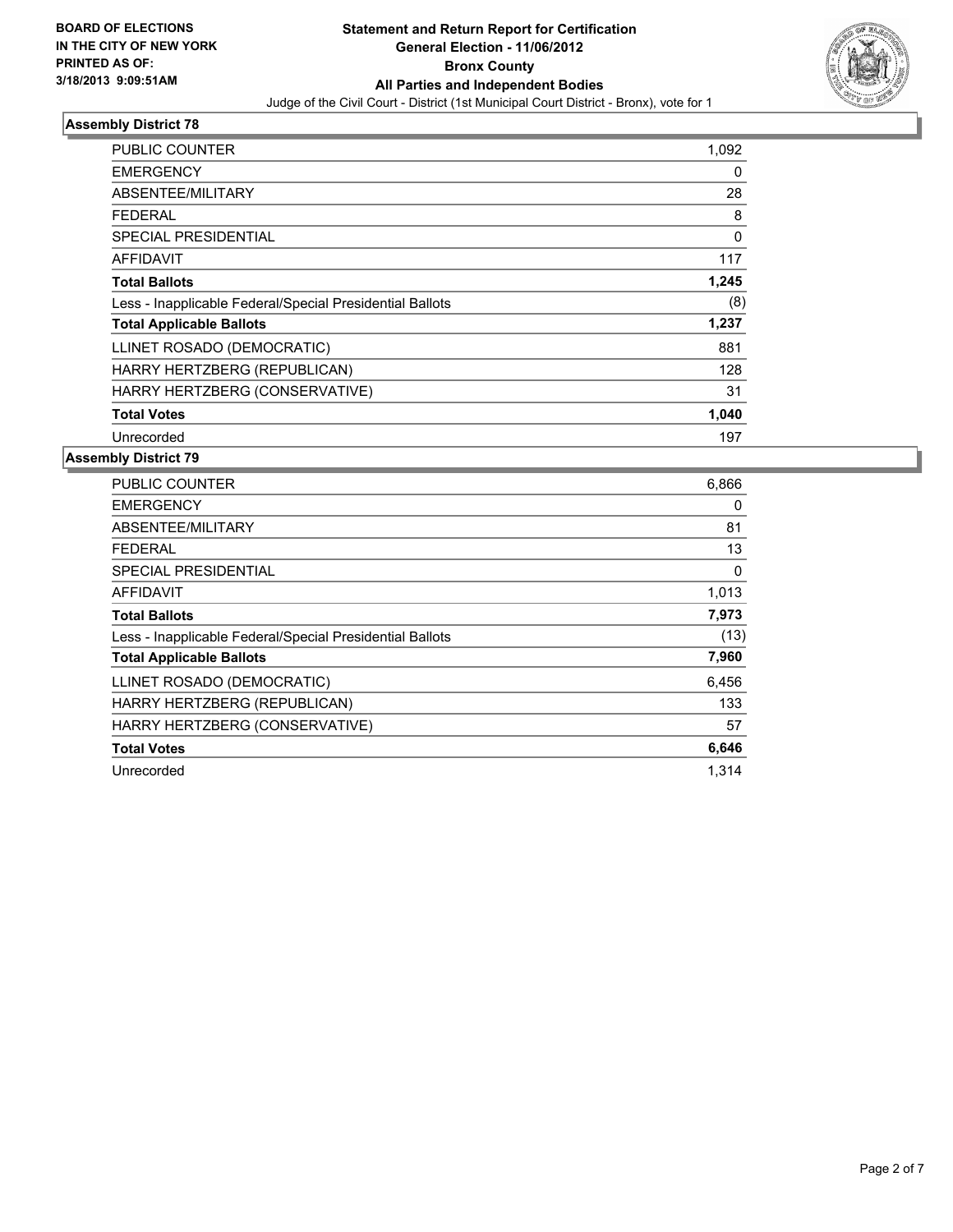

| <b>PUBLIC COUNTER</b>                                    | 22,630 |
|----------------------------------------------------------|--------|
| <b>EMERGENCY</b>                                         | 0      |
| ABSENTEE/MILITARY                                        | 767    |
| <b>FEDERAL</b>                                           | 116    |
| <b>SPECIAL PRESIDENTIAL</b>                              | 0      |
| <b>AFFIDAVIT</b>                                         | 2,493  |
| <b>Total Ballots</b>                                     | 26,006 |
| Less - Inapplicable Federal/Special Presidential Ballots | (116)  |
| <b>Total Applicable Ballots</b>                          | 25,890 |
| LLINET ROSADO (DEMOCRATIC)                               | 18,178 |
| HARRY HERTZBERG (REPUBLICAN)                             | 3,298  |
| HARRY HERTZBERG (CONSERVATIVE)                           | 663    |
| CORNEL WEST (WRITE-IN)                                   | 1      |
| DEBORAH JACKSON (WRITE-IN)                               | 1      |
| JOSE MUNIZ (WRITE-IN)                                    | 1      |
| JUANITA BENTON (WRITE-IN)                                | 1      |
| NICHOLAS PALUS (WRITE-IN)                                | 1      |
| RICHARD BERGER (WRITE-IN)                                | 1      |
| SHANIKA LIVINGSTON (WRITE-IN)                            | 1      |
| UNATTRIBUTABLE WRITE-IN (WRITE-IN)                       | 3      |
| <b>Total Votes</b>                                       | 22,149 |
| Unrecorded                                               | 3,741  |

| <b>PUBLIC COUNTER</b>                                    | 3,466 |
|----------------------------------------------------------|-------|
| <b>EMERGENCY</b>                                         | 0     |
| ABSENTEE/MILITARY                                        | 79    |
| <b>FEDERAL</b>                                           | 17    |
| <b>SPECIAL PRESIDENTIAL</b>                              | 0     |
| <b>AFFIDAVIT</b>                                         | 452   |
| <b>Total Ballots</b>                                     | 4,014 |
| Less - Inapplicable Federal/Special Presidential Ballots | (17)  |
| <b>Total Applicable Ballots</b>                          | 3,997 |
| LLINET ROSADO (DEMOCRATIC)                               | 3,390 |
| HARRY HERTZBERG (REPUBLICAN)                             | 132   |
| HARRY HERTZBERG (CONSERVATIVE)                           | 39    |
| LEEROY JERKINS (WRITE-IN)                                | 1     |
| MICHAEL WELCH (WRITE-IN)                                 | 1     |
| <b>Total Votes</b>                                       | 3,563 |
| Unrecorded                                               | 434   |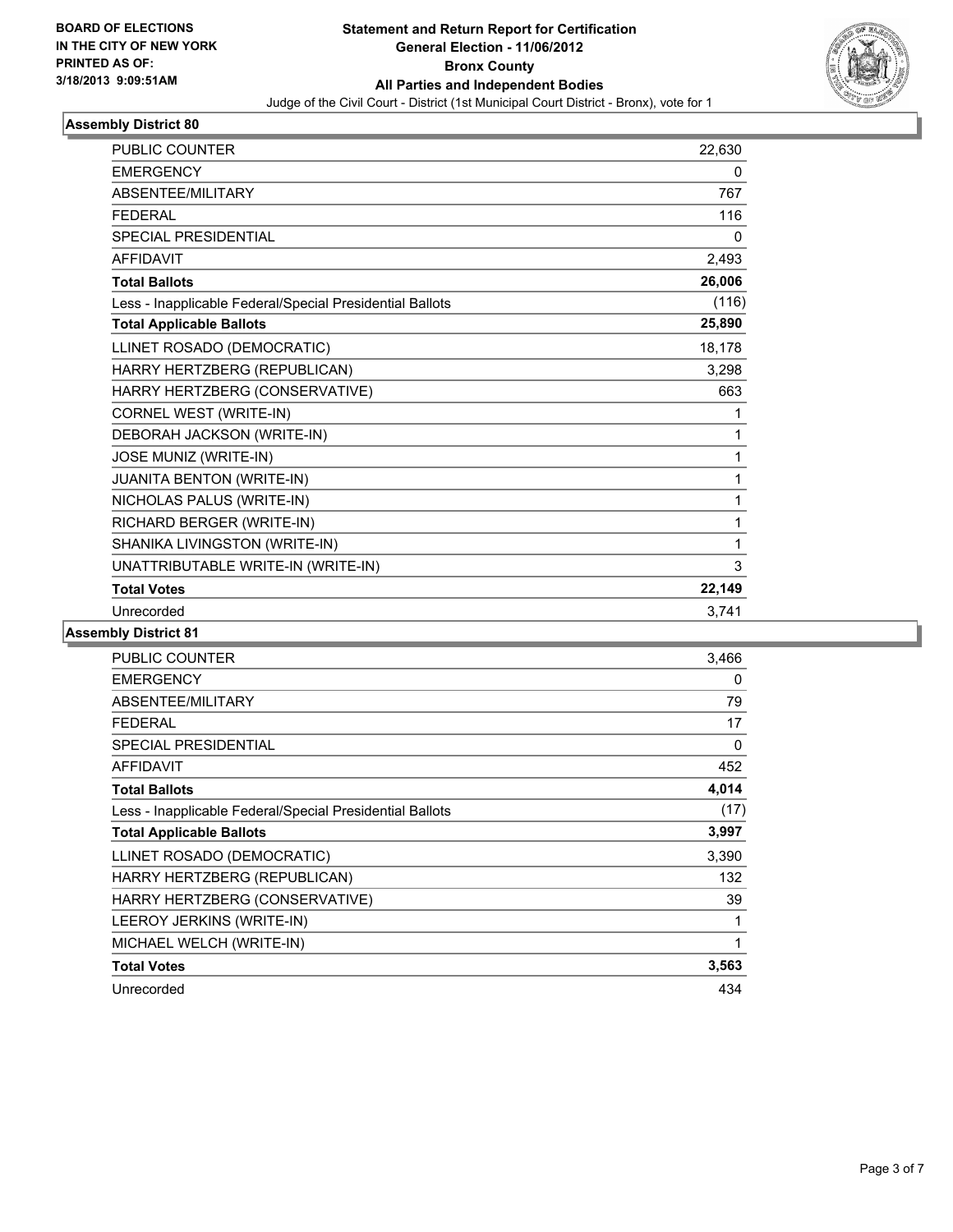

| <b>PUBLIC COUNTER</b>                                    | 38,734 |
|----------------------------------------------------------|--------|
| <b>EMERGENCY</b>                                         | 76     |
| <b>ABSENTEE/MILITARY</b>                                 | 1,016  |
| <b>FEDERAL</b>                                           | 136    |
| <b>SPECIAL PRESIDENTIAL</b>                              | 0      |
| <b>AFFIDAVIT</b>                                         | 3,016  |
| <b>Total Ballots</b>                                     | 42,978 |
| Less - Inapplicable Federal/Special Presidential Ballots | (136)  |
| <b>Total Applicable Ballots</b>                          | 42,842 |
| LLINET ROSADO (DEMOCRATIC)                               | 28,671 |
| HARRY HERTZBERG (REPUBLICAN)                             | 6,679  |
| HARRY HERTZBERG (CONSERVATIVE)                           | 1,402  |
| ADAM MALARASE (WRITE-IN)                                 | 1      |
| ANGEL FRANCO (WRITE-IN)                                  | 1      |
| <b>BOB DOLE (WRITE-IN)</b>                               | 1      |
| DANA ELZENBECK (WRITE-IN)                                | 1      |
| DAVID WRIGHT (WRITE-IN)                                  | 1      |
| <b>GEORGE CHIN (WRITE-IN)</b>                            | 1      |
| JENNIFER PASQUANTONIO (WRITE-IN)                         | 1      |
| UNATTRIBUTABLE WRITE-IN (WRITE-IN)                       | 4      |
| <b>Total Votes</b>                                       | 36,763 |
| Unrecorded                                               | 6,079  |

| <b>PUBLIC COUNTER</b>                                    | 34,841 |
|----------------------------------------------------------|--------|
| <b>EMERGENCY</b>                                         | 21     |
| ABSENTEE/MILITARY                                        | 871    |
| FEDERAL                                                  | 113    |
| SPECIAL PRESIDENTIAL                                     | 0      |
| AFFIDAVIT                                                | 3,519  |
| <b>Total Ballots</b>                                     | 39,365 |
| Less - Inapplicable Federal/Special Presidential Ballots | (113)  |
| <b>Total Applicable Ballots</b>                          | 39,252 |
| LLINET ROSADO (DEMOCRATIC)                               | 33,626 |
| HARRY HERTZBERG (REPUBLICAN)                             | 722    |
| HARRY HERTZBERG (CONSERVATIVE)                           | 210    |
| <b>Total Votes</b>                                       | 34,558 |
| Unrecorded                                               | 4,694  |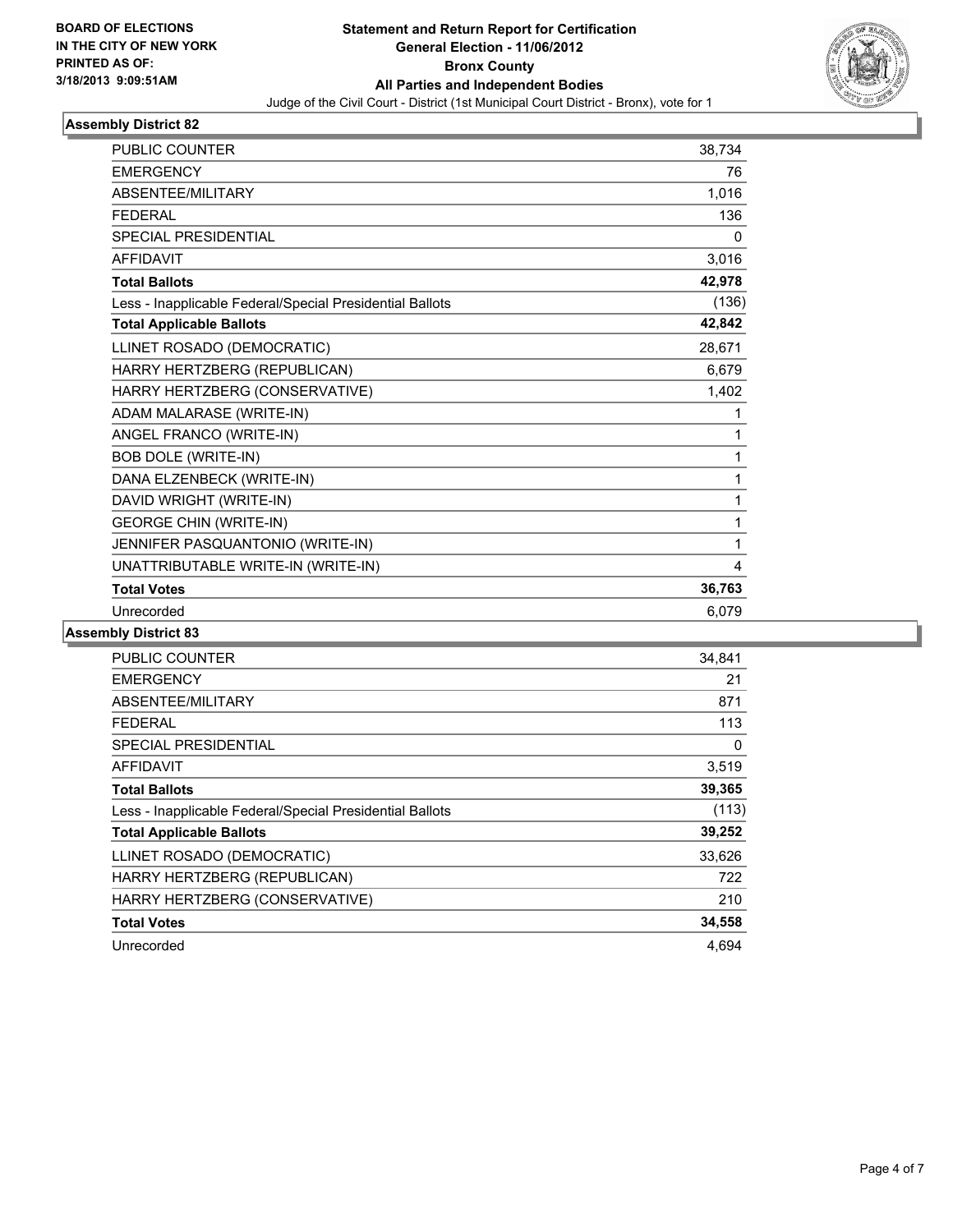

| <b>PUBLIC COUNTER</b>                                    | 3,116 |
|----------------------------------------------------------|-------|
| <b>EMERGENCY</b>                                         | 0     |
| ABSENTEE/MILITARY                                        | 34    |
| <b>FEDERAL</b>                                           | 6     |
| <b>SPECIAL PRESIDENTIAL</b>                              | 0     |
| <b>AFFIDAVIT</b>                                         | 469   |
| <b>Total Ballots</b>                                     | 3,625 |
| Less - Inapplicable Federal/Special Presidential Ballots | (6)   |
| <b>Total Applicable Ballots</b>                          | 3,619 |
| LLINET ROSADO (DEMOCRATIC)                               | 2,974 |
| HARRY HERTZBERG (REPUBLICAN)                             | 76    |
| HARRY HERTZBERG (CONSERVATIVE)                           | 31    |
| <b>Total Votes</b>                                       | 3,081 |
| Unrecorded                                               | 538   |

| <b>PUBLIC COUNTER</b>                                    | 26,880 |
|----------------------------------------------------------|--------|
| <b>EMERGENCY</b>                                         | 50     |
| ABSENTEE/MILITARY                                        | 406    |
| <b>FEDERAL</b>                                           | 53     |
| <b>SPECIAL PRESIDENTIAL</b>                              | 0      |
| <b>AFFIDAVIT</b>                                         | 3,414  |
| <b>Total Ballots</b>                                     | 30,803 |
| Less - Inapplicable Federal/Special Presidential Ballots | (53)   |
| <b>Total Applicable Ballots</b>                          | 30,750 |
| LLINET ROSADO (DEMOCRATIC)                               | 25,138 |
| HARRY HERTZBERG (REPUBLICAN)                             | 688    |
| HARRY HERTZBERG (CONSERVATIVE)                           | 230    |
| DANNY FIGUEROA III (WRITE-IN)                            | 1      |
| UNATTRIBUTABLE WRITE-IN (WRITE-IN)                       | 1      |
| <b>Total Votes</b>                                       | 26,058 |
| Unrecorded                                               | 4,692  |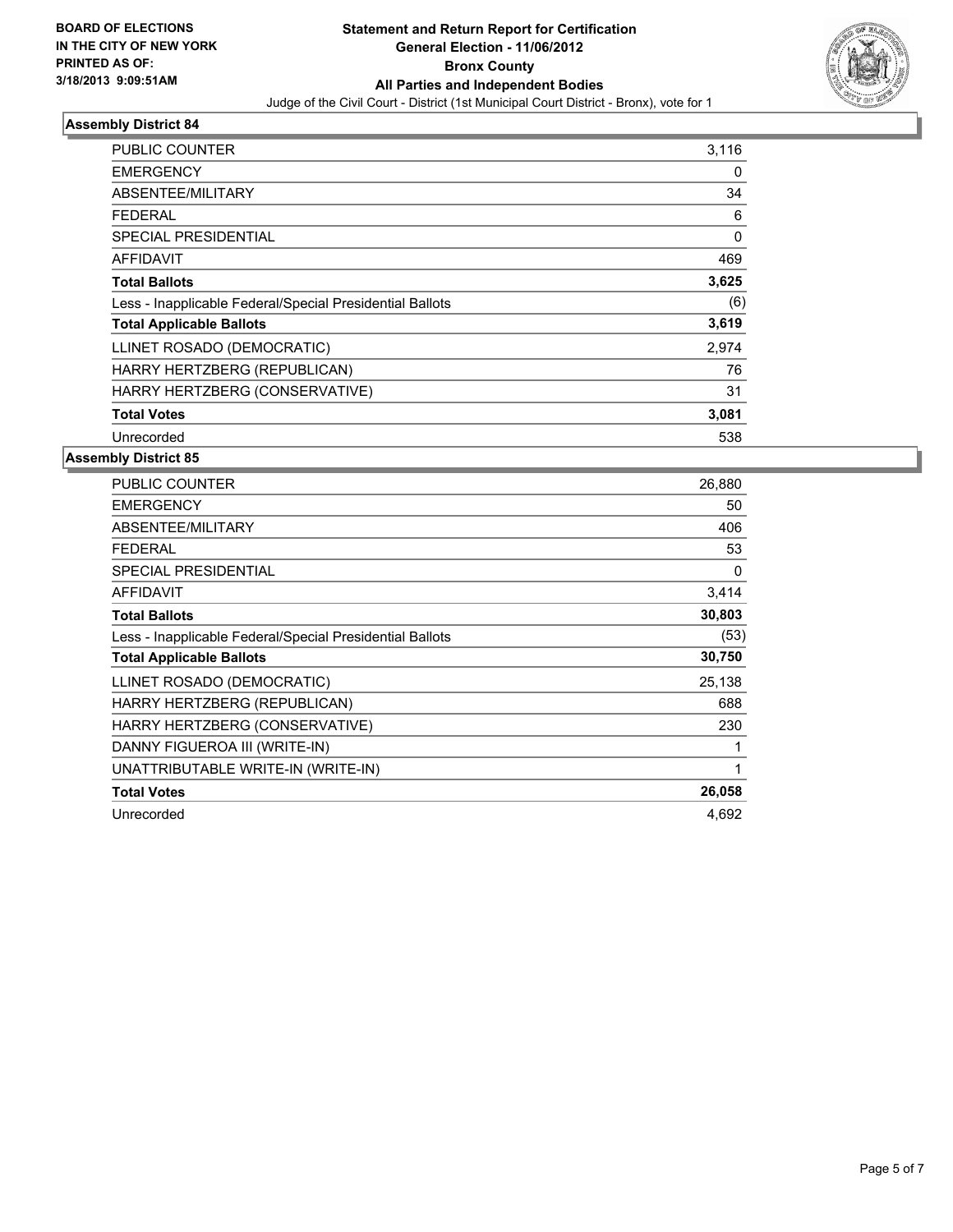

| PUBLIC COUNTER                                           | 30,813   |
|----------------------------------------------------------|----------|
| <b>EMERGENCY</b>                                         | 66       |
| ABSENTEE/MILITARY                                        | 524      |
| <b>FEDERAL</b>                                           | 78       |
| <b>SPECIAL PRESIDENTIAL</b>                              | $\Omega$ |
| <b>AFFIDAVIT</b>                                         | 4,387    |
| <b>Total Ballots</b>                                     | 35,868   |
| Less - Inapplicable Federal/Special Presidential Ballots | (78)     |
| <b>Total Applicable Ballots</b>                          | 35,790   |
| LLINET ROSADO (DEMOCRATIC)                               | 28,620   |
| HARRY HERTZBERG (REPUBLICAN)                             | 1,238    |
| HARRY HERTZBERG (CONSERVATIVE)                           | 385      |
| ERENA ONO (WRITE-IN)                                     | 1        |
| JENNIFER CRUZ (WRITE-IN)                                 | 1        |
| PETER RIVERA (WRITE-IN)                                  | 1        |
| UNATTRIBUTABLE WRITE-IN (WRITE-IN)                       | 1        |
| <b>VERNA SAUNDERS (WRITE-IN)</b>                         | 1        |
| <b>Total Votes</b>                                       | 30,248   |
| Unrecorded                                               | 5,542    |